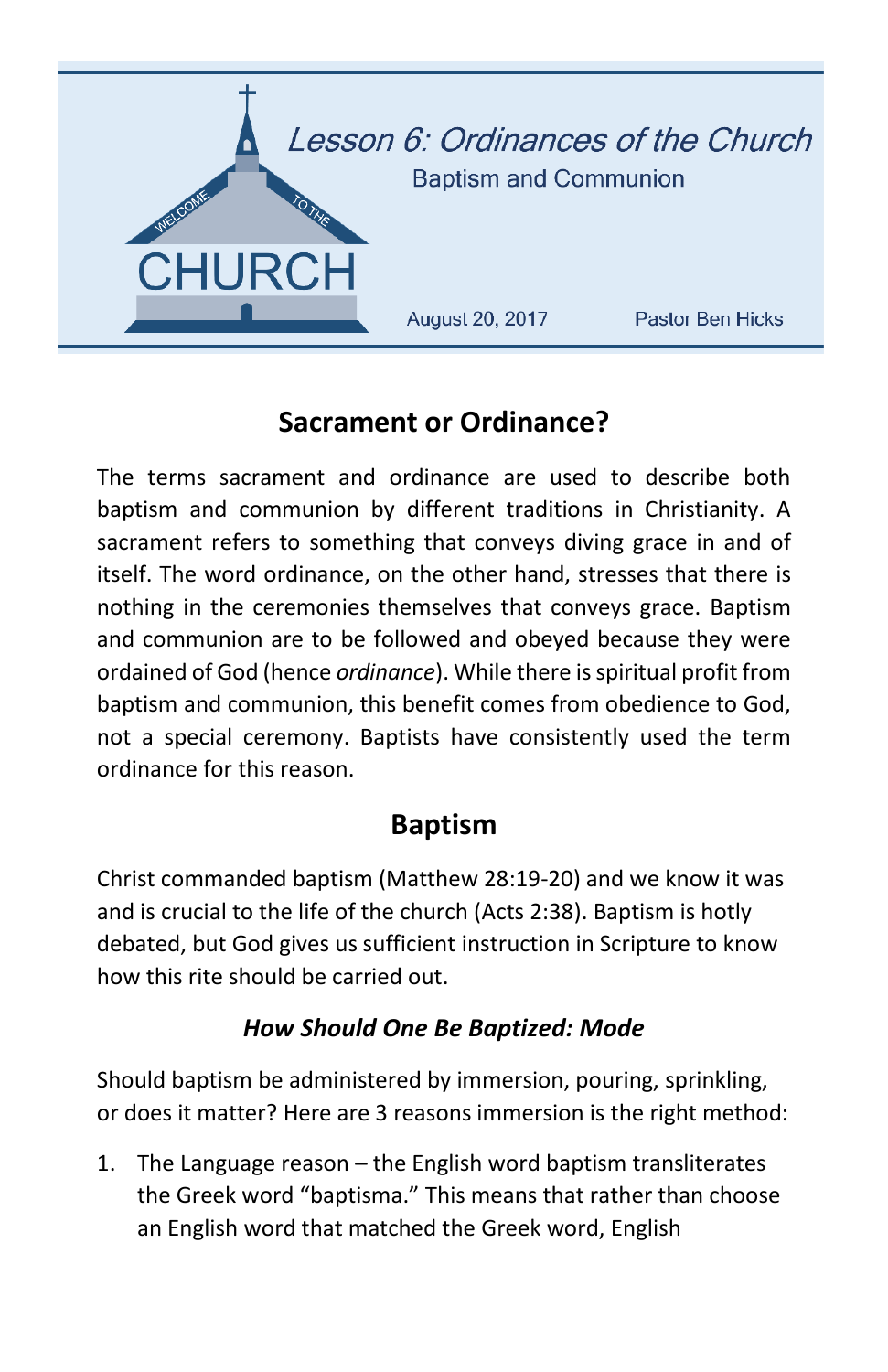translators just spelled the Greek word using English letters. The Greek word "baptisma" clearly meant "immersed in a liquid."<sup>1</sup> For this reason, baptism should be by immersion since that's what the word "baptism" actually means.

- 2. The New Testament reason we have several hints that when baptism took place in Scripture, it was by immersion. John the Baptist baptized at Aenon "because water was plentiful there" (John 3:23). The Ethiopian eunuch and Philip went down into and came up out of the water (Acts 8:36-39), not necessary if Philip was just pouring or sprinkling.
- 3. The Early Church reason strong evidence suggests that the normal practice of the earliest church was baptism by  $immersion<sup>2</sup>$

### *What Does It Signify: Meaning*

Some, such as Catholics, argue that baptism by itself saves. Others argue that baptism saves as it works with faith. Still others argue that baptism provides some kind of vague help, while struggling to specify what exactly. Scripture teaches, however, that faith alone that saves (Ephesians 2:8-9). Paul's harshest words were for those who tried to add circumcision to the requirement of faith alone, and those who try to add baptism are making a dangerously close error. The thief on the cross was never baptized, yet went to heaven.

Baptism is a symbol. It demonstrates one's identification with Christ and is a dramatic picture of one's death to sin and self, burial, and resurrection to a new life in Christ (Romans 6). While it does not inherently save, it can be a means of expressing one's faith in God like a sinner's prayer and thus an indirect means (1 Peter 3:21).

l

<sup>1</sup> See *A Greek English Lexicon of the New Testament and Other Early Christian Literature* (BDAG), *An Intermediate Greek English Lexicon* (Liddell and Scott), and the Septuagint which uses the word to describe Namaan dipping seven times in the Jordan river (2 Kings 5:14).

<sup>2</sup> Everett Ferguson, *Baptism in the Early Church* (Grand Rapids: William B. Eerdmans Publishing Company, 2009).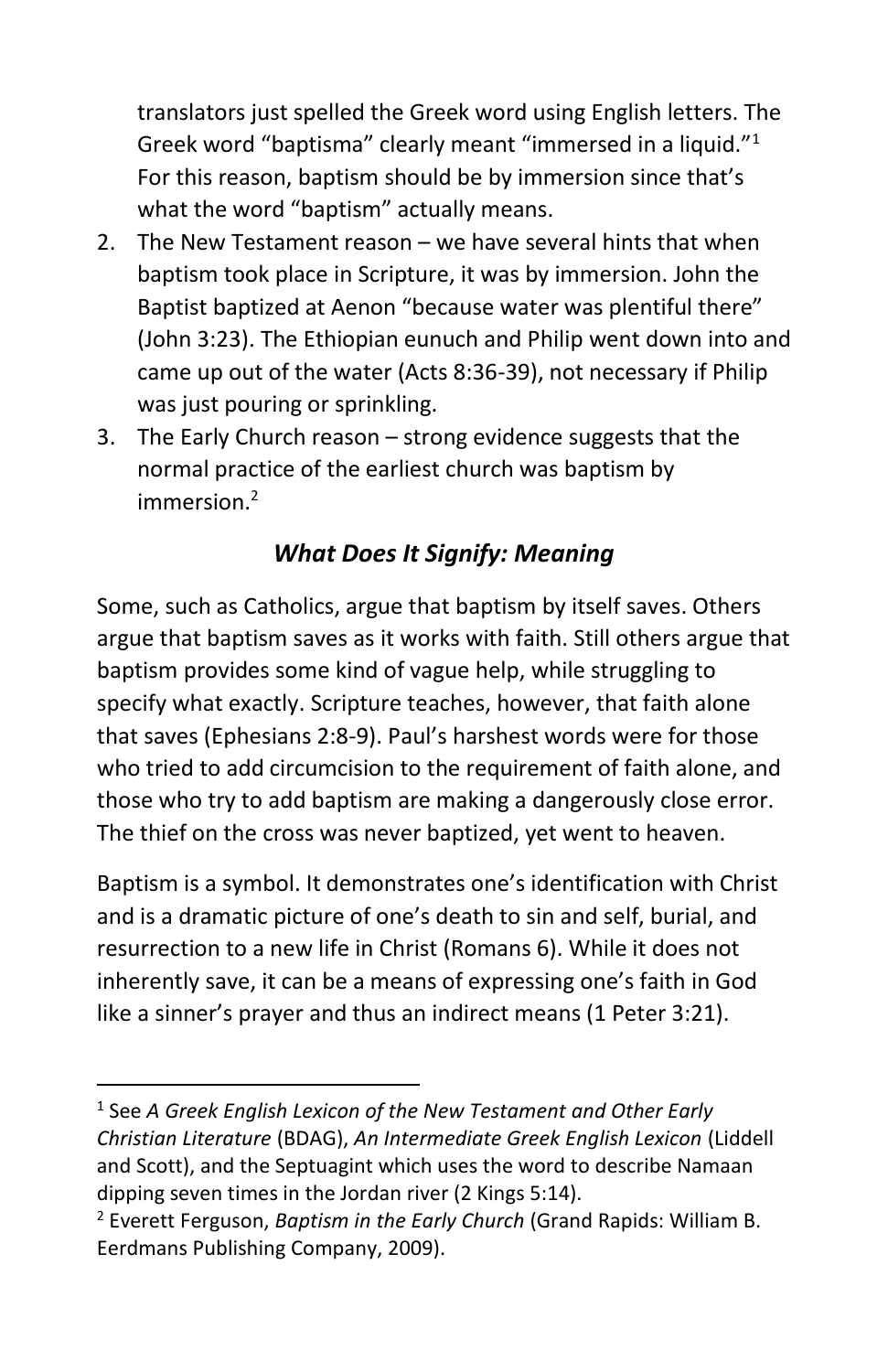### *Who Gets Baptized: Subjects*

Since baptism is a sign of identification with Christ upon belief in his name, only those who have accepted him should be baptized. Those who baptize infants do so, not because of clear biblical command, but because of other theological convictions (since Israel is the church, baptism is the new circumcision). While some households were baptized, there is no mention of children made, and many households are said to rejoice and believe (Acts 16:31, 34; 18:18).

## **Communion**

While baptism is meant to bring people into the church, communion is the rite that maintains those already in. Christ himself instituted it (Matthew 26:26-29; Mark 14:22–25; Luke 22:18–20; 1 Cor. 11:23– 25) although the meaning of it has been a matter of intense debate. In fact, Luther and Zwingli refused to cooperate in the Reformation because they couldn't agree on the Lord's Supper!

Scripture calls this rite "breaking of bread" (Acts 2:42), "Lord's table" (1 Corinthians 11:20), and "communion [KJV, ESV "participation]" (1 Corinthians 10:16-22). The main point of the rite is to remember Christ's death, but as more than just recall. Remember in the biblical sense is "the dynamic recalling of the past so that it again becomes a present reality which is operative and in which one may share."<sup>3</sup> Perhaps the term "relive" would work better. This dynamic remembrance includes a past, present, and future element.<sup>4</sup>

#### *Past*

No doubt the first thing we think of when we talk about remembering. Participating in the Lord's supper motivates and empowers us by reminding us of the love and grace made available to us by Christ's death (1 Corinthians 11:26).

 $\overline{\phantom{a}}$ 

<sup>3</sup> Robert Saucy, *The Church in God's Program*, (Chicago: Moody Publishers, 1972), 218.

<sup>4</sup> Ibid., 218-225